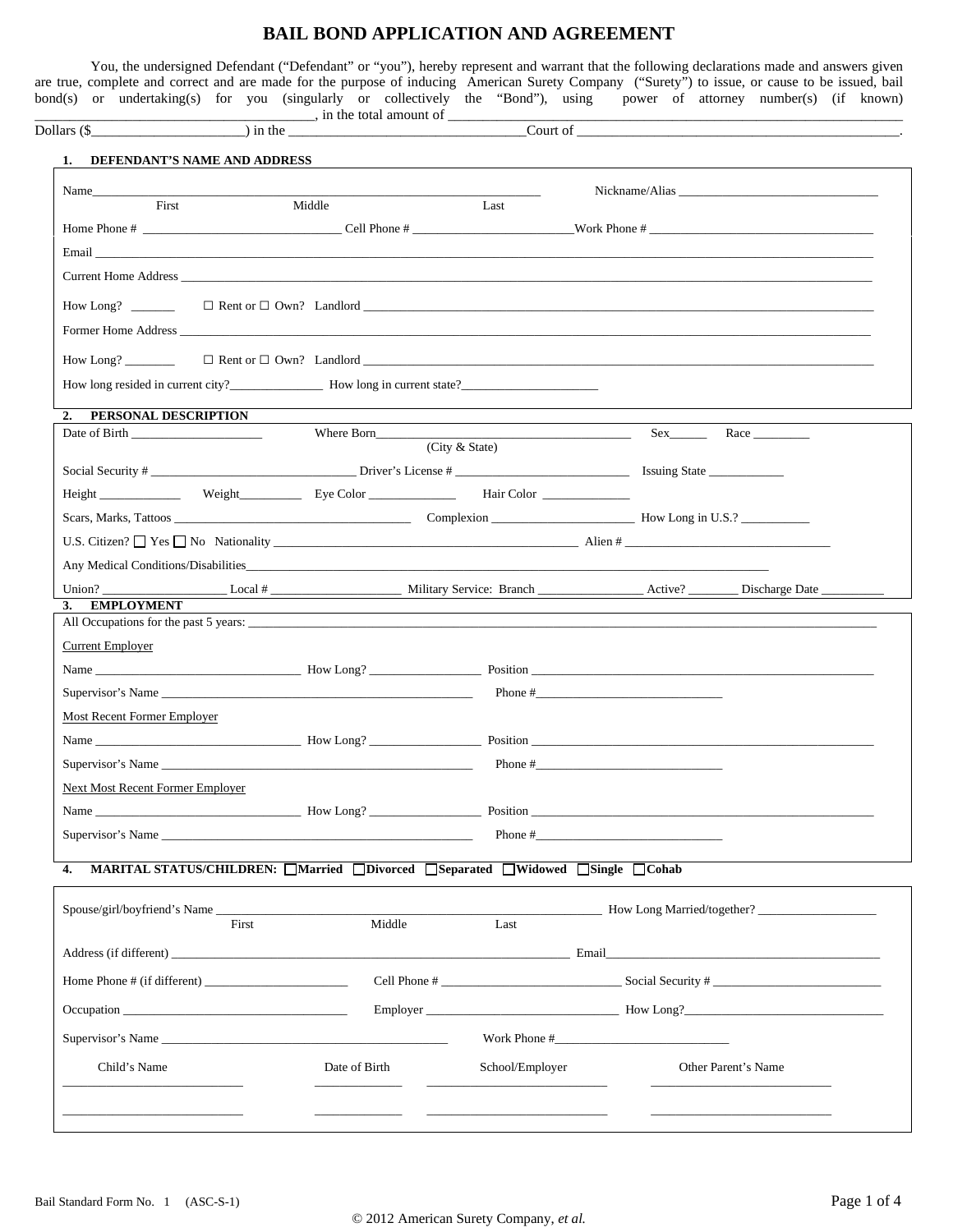| 5.<br><b>VEHICLE</b>                              |                                                                                                                                                                                                                               |                                                                                                                                                                                                                                |  |  |  |
|---------------------------------------------------|-------------------------------------------------------------------------------------------------------------------------------------------------------------------------------------------------------------------------------|--------------------------------------------------------------------------------------------------------------------------------------------------------------------------------------------------------------------------------|--|--|--|
|                                                   | Describe Auto: Year ___________ Make _______________________ Model ______________                                                                                                                                             | Color Plate # State                                                                                                                                                                                                            |  |  |  |
|                                                   |                                                                                                                                                                                                                               | Amount Owed?                                                                                                                                                                                                                   |  |  |  |
|                                                   | Insurance Agent's Phone #                                                                                                                                                                                                     |                                                                                                                                                                                                                                |  |  |  |
| <b>6. ARREST INFORMATION</b>                      |                                                                                                                                                                                                                               |                                                                                                                                                                                                                                |  |  |  |
|                                                   |                                                                                                                                                                                                                               |                                                                                                                                                                                                                                |  |  |  |
|                                                   |                                                                                                                                                                                                                               |                                                                                                                                                                                                                                |  |  |  |
|                                                   |                                                                                                                                                                                                                               | Jail Location example and the set of the set of the set of the set of the set of the set of the set of the set of the set of the set of the set of the set of the set of the set of the set of the set of the set of the set o |  |  |  |
| Previous Arrests:<br>Charges                      |                                                                                                                                                                                                                               | Date<br>Where                                                                                                                                                                                                                  |  |  |  |
|                                                   |                                                                                                                                                                                                                               |                                                                                                                                                                                                                                |  |  |  |
|                                                   |                                                                                                                                                                                                                               |                                                                                                                                                                                                                                |  |  |  |
| Pending Charges in                                |                                                                                                                                                                                                                               |                                                                                                                                                                                                                                |  |  |  |
| Other Counties                                    |                                                                                                                                                                                                                               |                                                                                                                                                                                                                                |  |  |  |
| Are you on parole/probation? $\Box$ Yes $\Box$ No |                                                                                                                                                                                                                               |                                                                                                                                                                                                                                |  |  |  |
| Are you now under any bond? $\Box$ Yes $\Box$ No  | Have you ever failed to appear in court? $\Box$ Yes $\Box$ No                                                                                                                                                                 |                                                                                                                                                                                                                                |  |  |  |
|                                                   |                                                                                                                                                                                                                               | When? $\qquad \qquad$                                                                                                                                                                                                          |  |  |  |
|                                                   |                                                                                                                                                                                                                               |                                                                                                                                                                                                                                |  |  |  |
| 7. ATTORNEY                                       |                                                                                                                                                                                                                               |                                                                                                                                                                                                                                |  |  |  |
|                                                   | Name and Firm of the state of the state of the state of the state of the state of the state of the state of the state of the state of the state of the state of the state of the state of the state of the state of the state |                                                                                                                                                                                                                                |  |  |  |
|                                                   |                                                                                                                                                                                                                               |                                                                                                                                                                                                                                |  |  |  |
|                                                   |                                                                                                                                                                                                                               |                                                                                                                                                                                                                                |  |  |  |
| 8. RELATIVES AND FRIENDS                          |                                                                                                                                                                                                                               |                                                                                                                                                                                                                                |  |  |  |
|                                                   |                                                                                                                                                                                                                               |                                                                                                                                                                                                                                |  |  |  |
|                                                   |                                                                                                                                                                                                                               |                                                                                                                                                                                                                                |  |  |  |
|                                                   |                                                                                                                                                                                                                               |                                                                                                                                                                                                                                |  |  |  |
|                                                   |                                                                                                                                                                                                                               |                                                                                                                                                                                                                                |  |  |  |
|                                                   |                                                                                                                                                                                                                               |                                                                                                                                                                                                                                |  |  |  |
|                                                   |                                                                                                                                                                                                                               |                                                                                                                                                                                                                                |  |  |  |
|                                                   |                                                                                                                                                                                                                               | Relation                                                                                                                                                                                                                       |  |  |  |
|                                                   |                                                                                                                                                                                                                               |                                                                                                                                                                                                                                |  |  |  |
|                                                   |                                                                                                                                                                                                                               |                                                                                                                                                                                                                                |  |  |  |
|                                                   |                                                                                                                                                                                                                               |                                                                                                                                                                                                                                |  |  |  |
|                                                   |                                                                                                                                                                                                                               |                                                                                                                                                                                                                                |  |  |  |
|                                                   |                                                                                                                                                                                                                               |                                                                                                                                                                                                                                |  |  |  |
|                                                   |                                                                                                                                                                                                                               |                                                                                                                                                                                                                                |  |  |  |
|                                                   |                                                                                                                                                                                                                               | Other Relative/Friend's Name expansion of the contract of the Relation Relation Relative/Friend's Name                                                                                                                         |  |  |  |
|                                                   |                                                                                                                                                                                                                               |                                                                                                                                                                                                                                |  |  |  |
|                                                   |                                                                                                                                                                                                                               |                                                                                                                                                                                                                                |  |  |  |
|                                                   |                                                                                                                                                                                                                               |                                                                                                                                                                                                                                |  |  |  |
|                                                   |                                                                                                                                                                                                                               |                                                                                                                                                                                                                                |  |  |  |
| 9. NOTES                                          |                                                                                                                                                                                                                               |                                                                                                                                                                                                                                |  |  |  |
|                                                   |                                                                                                                                                                                                                               |                                                                                                                                                                                                                                |  |  |  |
|                                                   |                                                                                                                                                                                                                               |                                                                                                                                                                                                                                |  |  |  |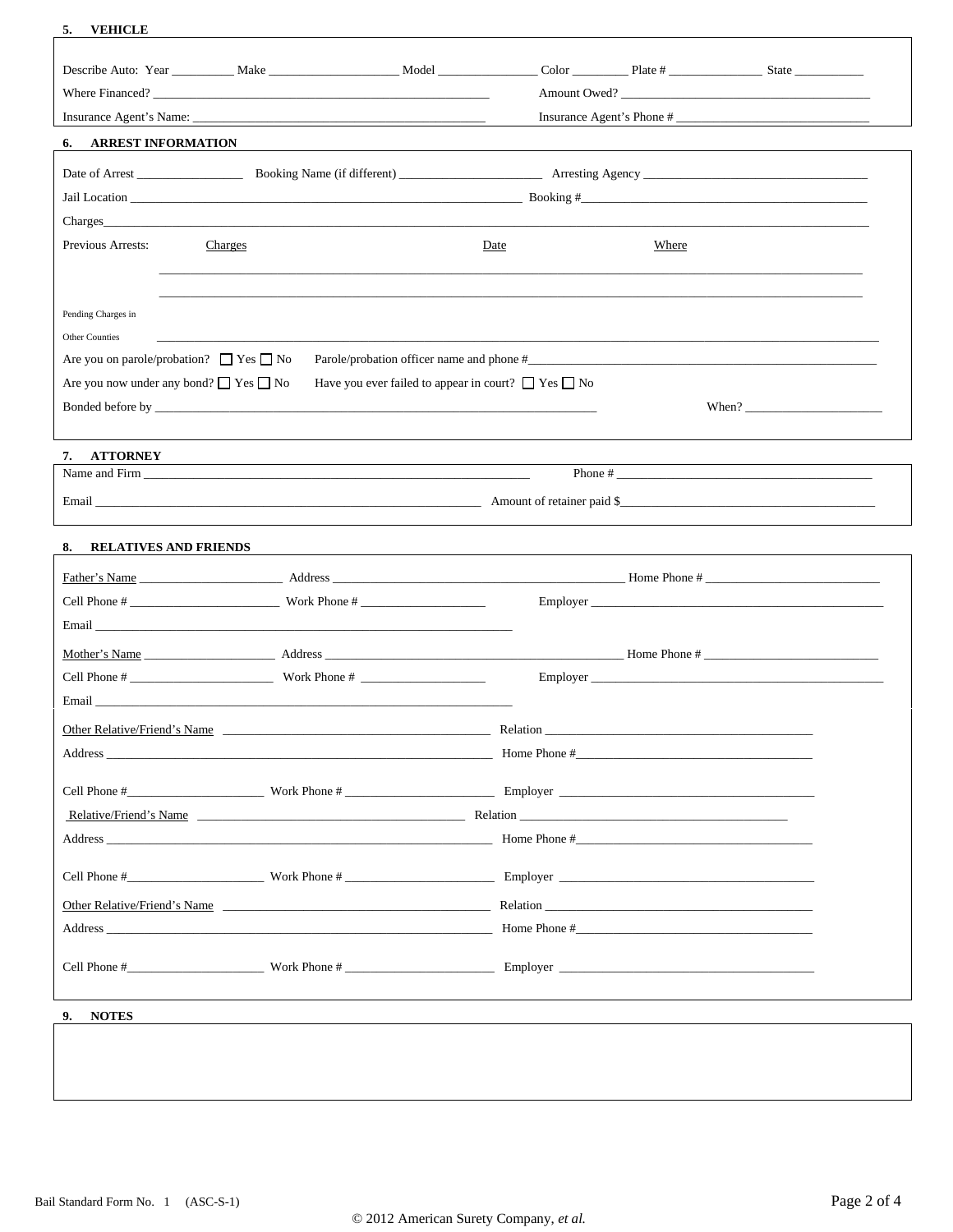#### **TERMS AND CONDITIONS**

In consideration of Surety, through its producers, representatives or designees, issuing or causing to be issued the Bond, you agree to the following terms and conditions:

1. The premium is fully earned upon your release from custody. The premium is not refundable except as stated below.

\_\_\_\_\_\_\_\_\_\_\_\_\_\_\_\_\_\_\_\_\_\_\_\_\_\_\_\_\_\_\_\_\_\_\_\_\_\_\_\_\_\_\_\_\_\_\_\_\_\_\_\_\_\_\_\_\_\_\_\_\_\_\_\_\_\_\_\_\_\_\_\_\_\_\_\_\_.

2. Surety, as bail, shall have control and jurisdiction over you during the term for which the Bond is in effect and shall have the right to apprehend, arrest and surrender you to the proper officials at any time as provided by law. In the event your surrender is made prior to your failure to appear in court, and for reason other than as stated in paragraph 3, then you may be entitled to a refund of the bond premium if required by applicable law (if any) as stated in an attached addendum.

3. Unless otherwise provided by applicable law (if any) as stated in an attached addendum, the following events shall constitute a breach of your obligations to the Surety, and the Surety shall have the right to immediately apprehend, arrest and surrender you, and you shall have no right to any refund of premium whatsoever: (a) you depart the jurisdiction of the court without the prior written consent of the court and the Surety; (b) you move from your current address without prior written consent of the Surety or you fail to notify Surety of any material information; (c) you commit any act that constitutes reasonable evidence of your intention to cause a forfeiture of the Bond; (d) you are arrested and incarcerated for any other offense (other than a minor traffic violation); (e) you make any materially false statement in this application; (f) any indemnitor for you makes any materially false statement in the Indemnitor Application and Agreement; (g) your bail is increased; (h) any indemnitor requests that you be surrendered; (i) there is a material increase in the risk assumed by the Surety (as determined by the Surety in its sole and absolute discretion) including, by way of example but not limitation, any collateral or security given for the Bond depreciates in value or becomes impaired, or (j) Other Conditions:

4. **You shall indemnify the Surety and keep the Surety indemnified and hold it harmless from and against any and all losses, demands, liabilities, fees and expenses relating to, or arising out of, Surety's issuance or procurement of the Bond including, but not limited to, the following: (a) the principal amount of any forfeiture of, or judgment on, the Bond, plus any related court costs, interest and legal fees incurred, (b) a fugitive recovery fee if there is a forfeiture of the Bond (which fee is typically ten percent of the amount of the Bond for an in-state recovery), plus any out of pocket expenses, (c) any and all extradition costs that may be incurred to apprehend and return you, and (d) if a collection action is required, reasonable and actual attorneys' fees plus any other costs, expenses and/or assessments that may be incurred as a result of any forfeiture of the Bond subject to applicable law (if any) as stated in an attached addendum. The voucher, check or other evidence of any payment made by Surety or its producer, by reason of such suretyship, shall be conclusive evidence of such payment in any lawsuit against you both as to the propriety of such payment and as to the extent of your liability to Surety for such payment. Further, you will, upon demand, place with Surety the requisite funds to meet any such claim, demand, liability, attorneys' fees, expense or judgment, whether that demand is made before or after Surety has paid or advanced such funds.**

5. To the maximum extent permitted by applicable law, you hereby waive any and all rights you may have under federal law (including, but not limited to, Title 28 Privacy Act-Freedom of Information Act, Title 6, Fair Credit Reporting Act) and any local or state law relating to Surety's obtaining, and you consent to and authorize Surety to obtain, any and all private or public information and/or records concerning you from any party or agency, private or governmental (local, state, federal), including, but not limited to, credit reports, Social Security Records, criminal records, civil records, driving records, tax records, telephone records, medical records, school records, worker compensation records, and employment records. You further authorize, without reservation, any party or agency, private or governmental (local, state, federal), contacted by Surety to furnish in accordance with applicable law any and all private and public information and records in their possession concerning you to the Surety and direct that a copy of this document shall serve as evidence of said authorization.You irrevocably grant to Surety and its designees the right to enter your residence, or any other property that you own or occupy, without notice, at any time, for the purpose of locating, arresting, and returning you to custody, and subject to applicable law, you waive any and all causes of action in connection therewith including, without limitation, torts of trespass and false imprisonment.

6. You agree that Surety may attach a location tracking device on any vehicle owned or driven by you, at any time, without notice, and monitor the location of the vehicle through any available technology. You further agree that Surety may use location technologies to locate your wireless device at any time during the period of your bail and any applicable remission period, and the Bond is conditioned upon your full compliance with the following terms and conditions: (a) Surety, at its discretion, will use network-based location technologies to find you; (b) this is the only notice you will receive for the collection of your location information; (c) Surety will retain location data only while the Bond is in force and during any applicable remission period; (d) Surety will disclose location information only to the courts as required by court order; (e) Surety and its licensed producers, designees and representatives will be the only persons with access to your location information; (f) YOU WILL NOT HAVE THE OPTION TO OPT-OUT OF LOCATION USE OR TRACKING DURING THE BAIL PERIOD; and (g) all questions relating to location capability should be directed to Surety.

7. If you leave the State, subject to applicable law, you waive any right to extradition proceedings and consent to the application of such force as may be necessary to return you to Surety and the court where the Bond was posted.

8. You hereby acknowledge and agree that neither the Surety nor any of its agents, producers, designees or representatives has recommended or suggested any specific attorney or firm of attorneys to represent you in any capacity.

9. In the event any provision herein shall be deemed to exceed any applicable state or federal law, then such provision shall automatically be deemed to have been revised to comply with such law so as to provide Surety with the maximum protection from any loss or liability. The invalidity or unenforceability of any provision herein (or portion thereof) shall in no way effect the validity or enforceability of any other provision (or portion thereof). Surety may assign any of its rights herein or arising out of any of the transactions contemplated hereby to any party including, without limitation, any of the Surety's agents, producers, designees or representatives ("Assignee") without notice to or consent from you. Subject to any limitations imposed upon Assignee by Surety, Assignee shall have the right to enforce in any action or proceeding any of Surety's rights herein or arising out of any of the transactions contemplated hereby, and you shall not, and expressly waives any right to, assert the claim or defense that Assignee does not have the right to enforce such rights in any such action or proceeding.